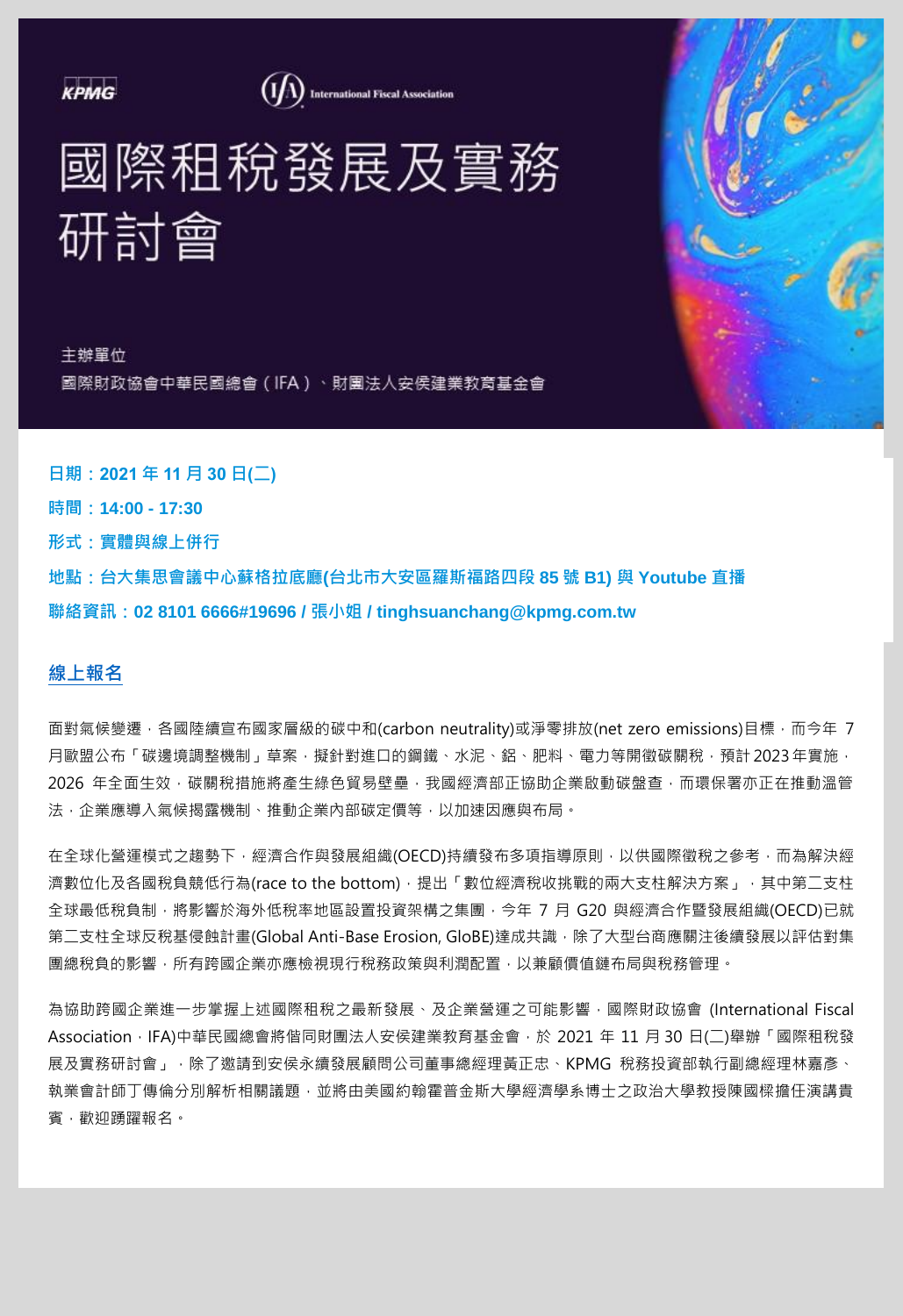**議程**

| 時間                 | 議程                          | 主講者                                          |
|--------------------|-----------------------------|----------------------------------------------|
| $14:00 \sim 14:15$ | 致歡迎詞                        | IFA 理事長李慶華<br>KPMG 稅務投資部營運長陳彩凰               |
| $14:15 \sim 15:15$ | 主題一:氣候變遷與歐盟碳邊境調整機制          | 安侯永續發展顧問公司 董事總經理 黃正忠<br>KPMG 稅務投資部執行副總經理 林嘉彥 |
| $15:15 \sim 15:30$ | 休息及交流時間                     |                                              |
| $15:30 \sim 16:15$ | 主題二: BEPS 2.0 第二支柱與租稅理論及實務  | 國立政治大學財政學系教授 陳國樑                             |
| $16:15 - 17:00$    | 主題三:新時代下之如何兼顧價值鏈布局與稅<br>務管理 | KPMG 海外業務發展中心副主持會計師、<br>稅務投資部執業會計師 丁傳倫       |
| $17:00 \sim 17:30$ | <b>Panel Discussion</b>     | - IFA 代表<br>- KPMG 稅務投資部營運長陳彩凰<br>- 講師群      |

# **邀請對象**

企業主及財務、會計、稅務、法律相關專業人士

# **主辦單位**

國際財政協會中華民國總會(IFA)、財團法人安侯建業教育基金會

#### **協辦單位**

KPMG 安侯建業聯合會計師事務所

# **注意事項**

- 1. 本活動一律採線上報名,報名請填寫完整資訊,以利寄送相關資訊。
- 2. 11/26(五) 18:00 截止報名,活動前將發送影片連結至您的 E-mail。
- 3. 因場地容納人數有限,若報名額滿,將主動幫您改為線上參與本研討會。活動前將發送影片連結至報 名者之 E-mail。
- 4. 為確保您的權益,請詳細閱讀[個資蒐集、處理、利用告知事項。](https://home.kpmg.com/content/dam/kpmg/tw/pdf/2017/04/tw-KPMG-Privacy-Statement-MB-CPA.pdf)